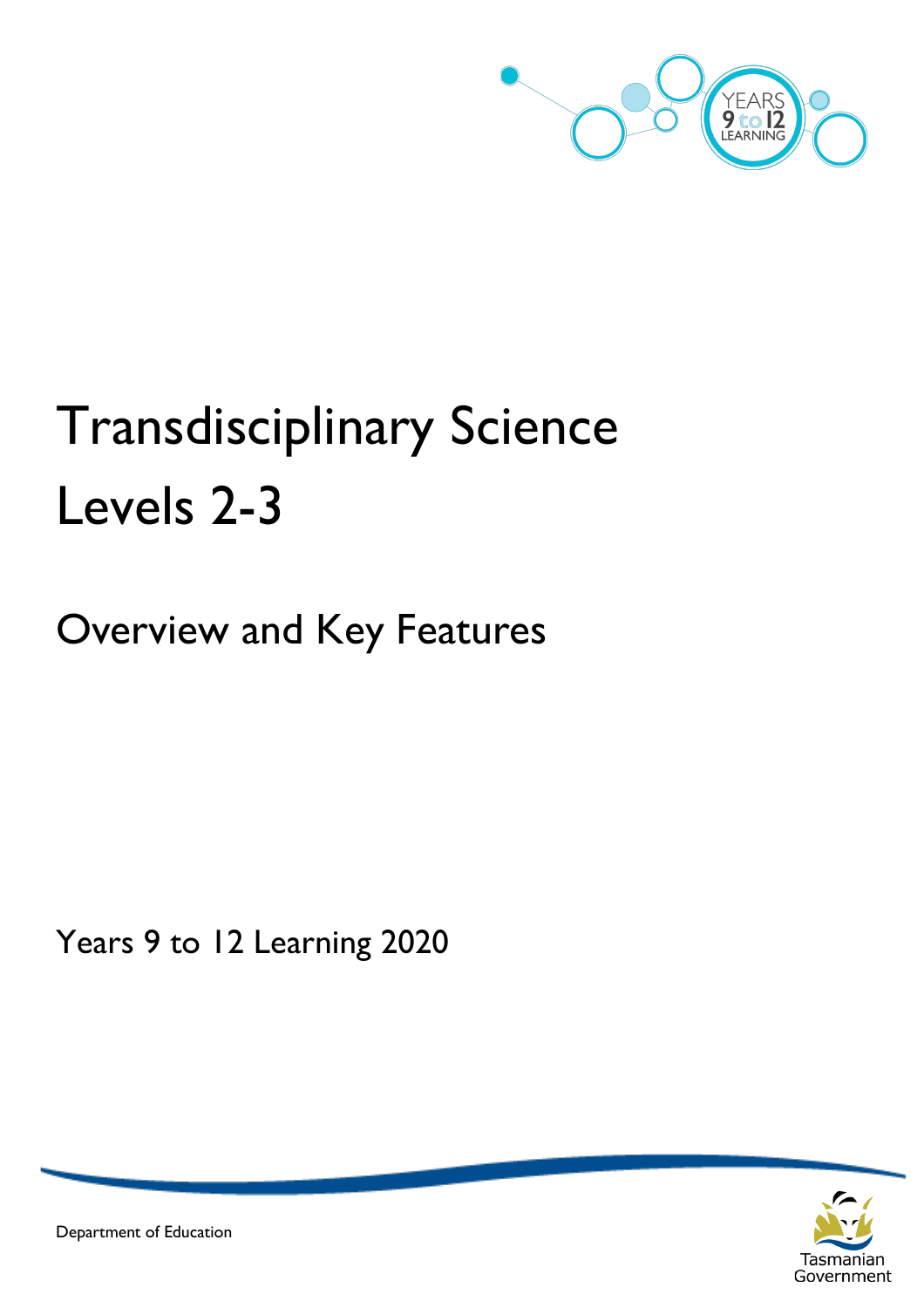

# **The purpose of this paper**

The purpose of this paper is to provide information regarding the overview and key features of the proposed Transdisciplinary Science Levels 2-3.

It is designed to enable all interested stakeholders to reflect and provide feedback on key features including learning outcomes, structure, sequencing, likely content and number of work requirements. This feedback will be considered in writing the draft course.

# **Consultation**

Throughout the course development process there will be four opportunities for formal stakeholder consultation:

- Course Scope
- Structural Overview and Key features (Nov/Dec 2020)
- Initial Draft Course (March 2021)
- Final Draft Course (June 2021)

This paper represents the second of four course consultation points for teachers to engage in the course development process for Transdisciplinary Science Levels 2-3.

#### Course Rationale

As part of a group of three flexible science courses with Introductory Science Level I and the Transdisciplinary Science suite Levels 2-3 provides a powerful platform for all learners to develop their capabilities, in particular to think creatively, work collaboratively, and be innovative.

Learners undertaking Transdisciplinary Science Levels 2-3 will apply inquiry-based approaches to design, plan, and undertake investigations on a short term or more extended scale, responding to local or global situations. Both collaboratively and individually, students will employ a scientific approach to collecting, representing, analysing data, and using technological tools effectively. After critically evaluating their procedures or models, students communicate scientifically to draw evidence-based conclusions that may lead to further testing, exploring more effective methods or solutions, or new questions. That is, they will be equipped to navigate, understand and adapt to what we experience as 21st Century learners.

Innovative and critical thinking in the world of science underpins a cohesive understanding of the natural world and the discovery of new ways of doing and thinking. Science is continually refining and expanding knowledge and, as this happens, stimulating new questions for future investigation.

Of the 22 divisions of academic student in the Fields of Research 2007 classification, 10 are scientific and 3 have deep and rich relationships with science. [\(https://www.abs.gov.au/AUSSTATS/abs@.nsf/Previousproducts/1297.0Main%20Features52008](https://www.abs.gov.au/AUSSTATS/abs@.nsf/Previousproducts/1297.0Main%20Features52008) )

In practice, most modern and applied science flows between these divisions and is transdisciplinary once contextualised. Only half of these divisions, which are then further divided into recognisable disciplines, are represented within the current TCE offerings.

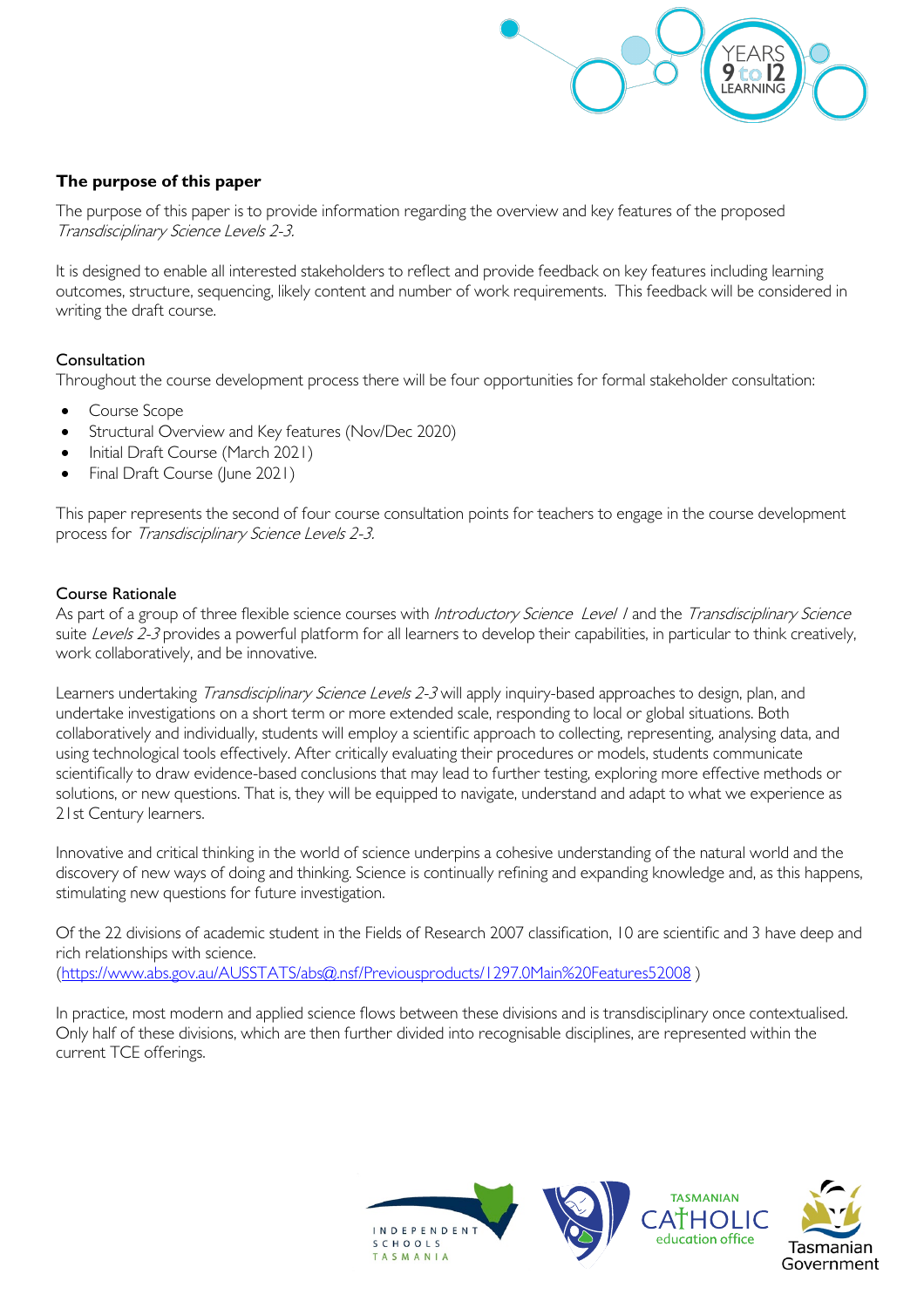

#### Years 9 to 12 Curriculum Framework

[Years 9 to 12 Education Framework](https://publicdocumentcentre.education.tas.gov.au/library/Shared%20Documents/Years-9-to-12-Education-Framework.pdf) informs the design of Transdisciplinary Science Levels 2-3 and it fits within the Transdisciplinary Projects focus area of the Years 9 to 12 Curriculum Framework.

#### Pathways in

The proposed Transdisciplinary Science Levels 2-3 has a clear pathway from Australian Curriculum Science F-10 and other TASC Science as well as some TASC HaSS, HPE, Technologies and Mathematics courses.

# Level 2

#### Learning Outcomes

On successful completion of this course learners will be able to:

- plan, monitor and evaluate progress to adapt processes and practices within scientific inquiry
- develop and correctly present scientific expertise quantitatively and qualitatively
- explore and present relationships between science applications and technology
- explore and present relationships between science applications and their communities through time
- implement, adapt and refine quantitative methods of scientific inquiry
- implement, adapt and refine qualitative methods of scientific inquiry
- select and apply appropriate science theories and models quantitatively to explain phenomena
- select and apply appropriate science theories and models qualitatively to explain phenomena

# Course Structure



#### Modules Available

- Core 1: Inquiry, science and Tasmania
- Core 2: Inquiry, methodology and theory
- Core 3: Inquiry project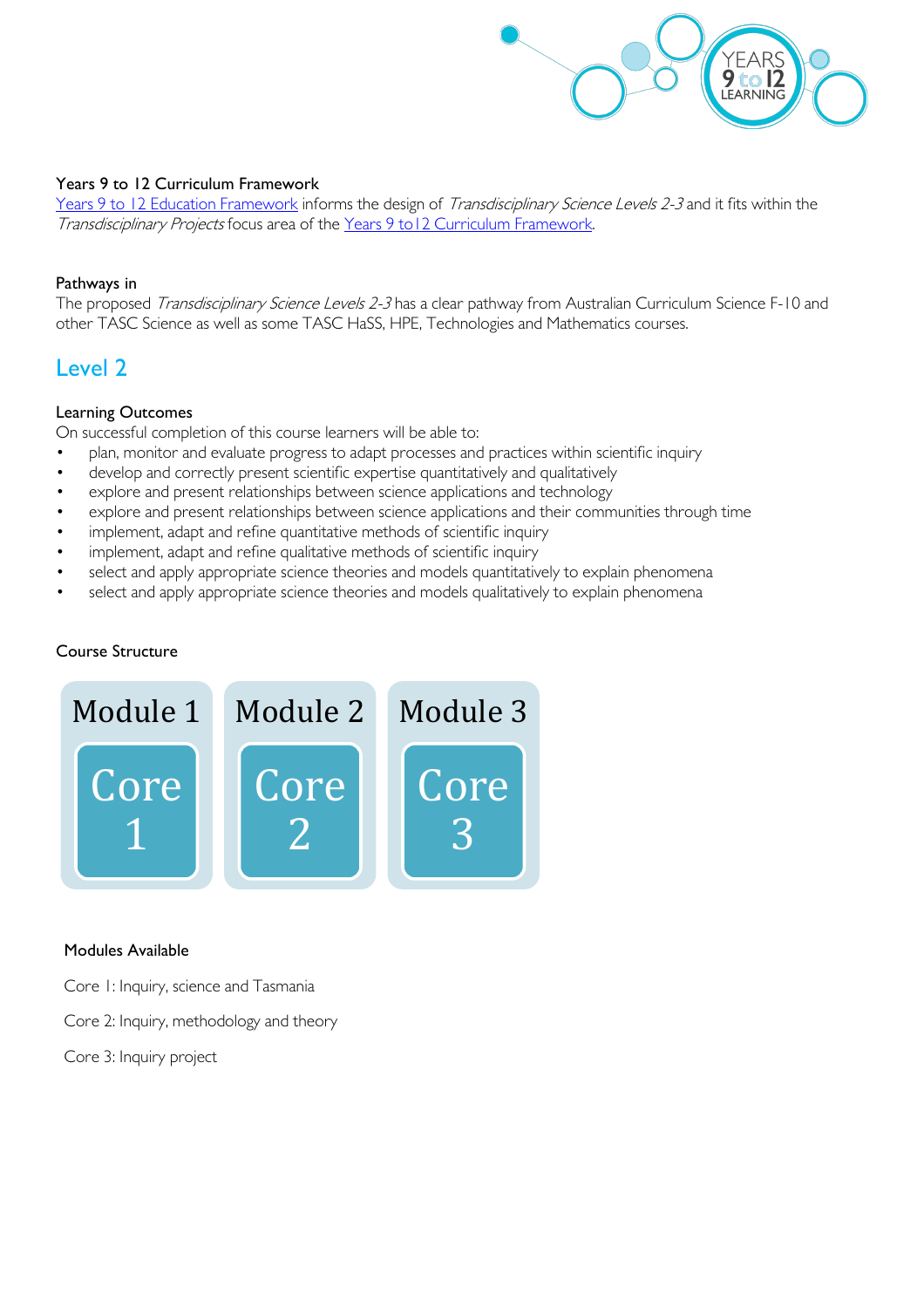

# Course Delivery

To be developed through consultation.

# Module content

# Module 1

# Science as a Human Endeavour

- o Science in Tasmania (overview)
- o Choosing a local scientific focus

# Practical Science Inquiry

o Applied introduction to scientific methodologies relevant to the focus

# Science Understanding

o Science disciplines related to chosen focus

# Module 2

# Science as a Human Endeavour

- o Tasmanian connection to the focus (past, present, future) OR
- o National connections to the focus

# • Practical Science Inquiry

- o Choosing methodologies
- o Applied exploration chosen methodologies through practical inquiry

# Science Understanding

- o Science disciplines related to chosen focus and where they apply
- o Theory underpinning focus and the relationships to science disciplines

# Module 3

# Science as a Human Endeavour

- o Tasmanian connection to an inquiry (past, present, and future) OR
- o Global context of your chosen inquiry
- Practical Science Inquiry
	- o Applying scientific methodologies within an inquiry

# Science Understanding

- o Science disciplines related to an inquiry
- o Theory underpinning inquiry and the relationships to science disciplines

# Level 3

# Learning Outcomes

On successful completion of this course learners will be able to:

- plan, monitor and evaluate progress to optimise processes and practices within scientific inquiry
- develop, analyse and communicate scientific expertise quantitatively and qualitatively to others in the field
- explore, analyse and evaluate relationships between science applications and technology
- explore, analyse and evaluate relationships between science applications and their communities through time
- develop and use judgement to implement, synthesise and refine quantitative methods of scientific inquiry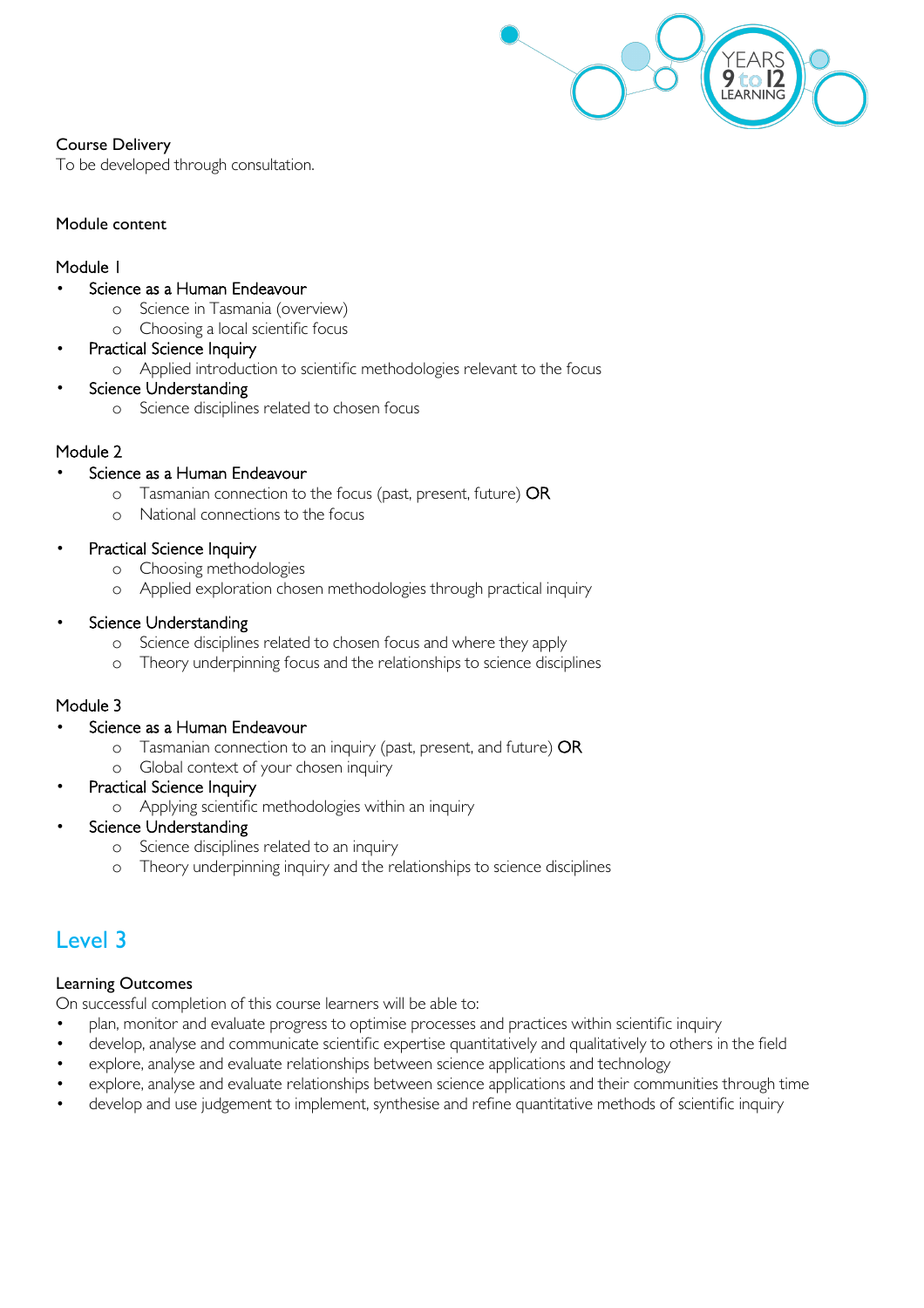

- develop and use judgement to implement, synthesise and refine qualitative methods of scientific inquiry
- synthesise and apply science theories and models quantitatively to analyse and discuss phenomena
- synthesise and apply appropriate science theories and models qualitatively to analyse and discuss phenomena

#### Course Structure



#### Modules Available

- Core 1: Inquiry, science and Tasmania
- Core 2: Inquiry, methodology and theory
- Core 3: Inquiry project

# Course Delivery

To be developed through consultation.

#### Module content

#### Module 1

- Science as a Human Endeavour
	- o Science in Tasmania (overview)
	- o Choosing a local scientific focus
- Practical Science Inquiry
	- o Applied introduction to scientific methodologies relevant to the focus

# Science Understanding

o Science disciplines related to chosen focus

# Module 2

- Science as a Human Endeavour
	- o Tasmanian connection to the focus (past, present, future) OR
	- o National connections to the focus
- Practical Science Inquiry
	- o Choosing methodologies